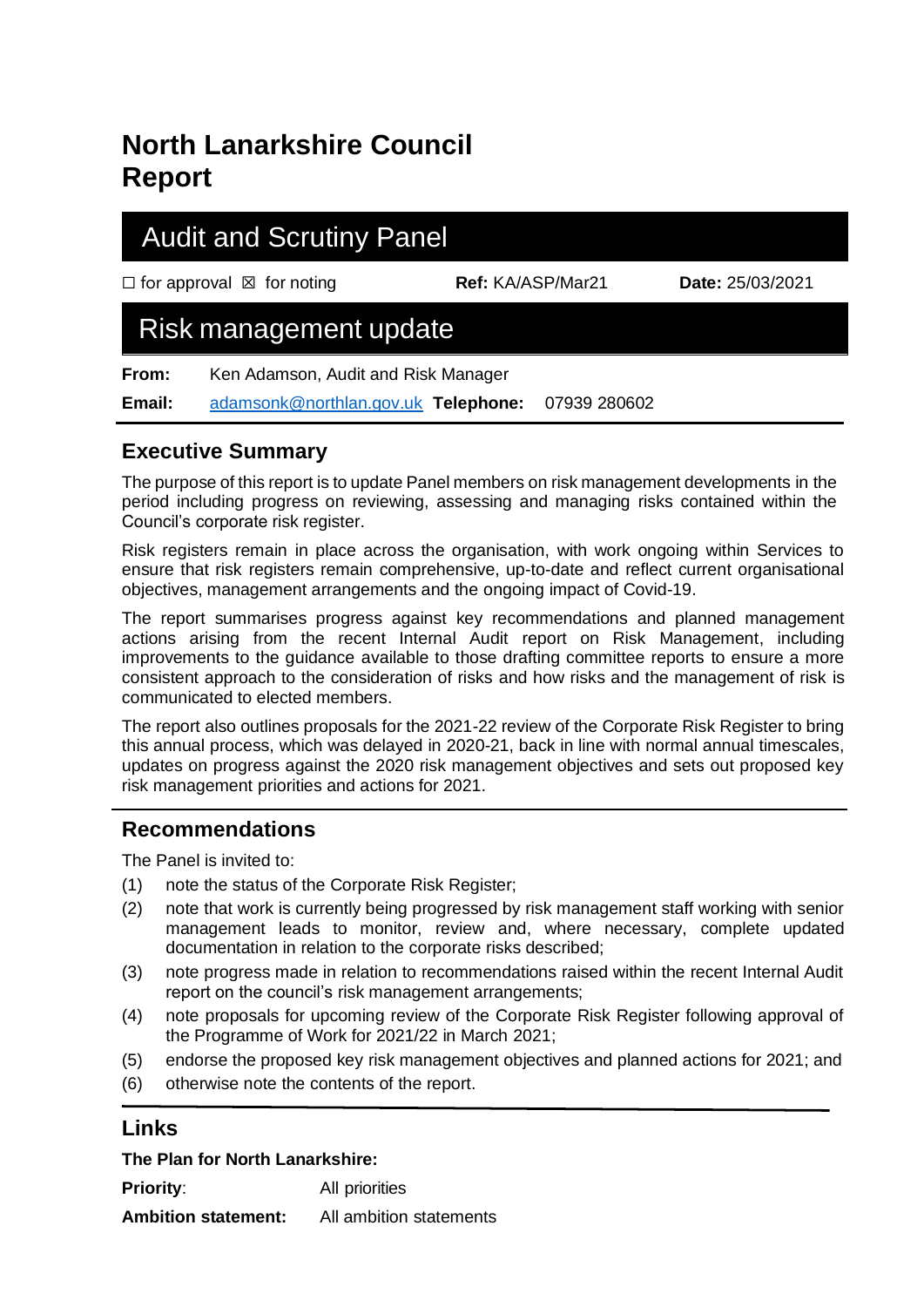#### **1. Background**

- 1.1 The Panel will recall that in line with the approved Risk Management Strategy, all corporate risks identified and agreed as meriting inclusion in the corporate risk register are subject to regular monitoring and review by relevant senior management, and that each Service is required to maintain its own detailed risk registers in respect of the operational service risks within their areas of responsibility.
- 1.2 Members are also aware that the Council's Risk Management Strategy requires that the corporate risk register be refreshed on an annual basis; led by the Corporate Risk Team, working with the Risk Management Corporate Working Group on behalf of, and in consultation with, the Corporate Management Team.
- 1.3 Each year the corporate register is reviewed for completeness and relevance to the council's strategic objectives, and alignment with The Plan for North Lanarkshire. The results of the most recent review exercise were reported to Panel in December 2020. This paper provides the Panel with an update on work being progressed as a result of the most recent review exercise.
- 1.4 Members will also be aware of the recent Internal Audit report on the council's Risk Management arrangements, the findings and management responses to which are included within the Internal Audit Progress report elsewhere on the agenda for this meeting. This report also provides Panel with an update on progress against the key recommendations contained within that report.

#### **2. Report**

#### **Corporate Risk Register 2020-21 – status**

- 2.1 The Panel will recall that the definition of a corporate risk in the approved Risk Management Strategy is given as "those risks which can impact the Council in achieving its priorities and stated objectives, or are more strategic in nature and require corporate oversight". Such risks may have the potential to impact many Services, and/or can impact significantly on the Council in terms of financial costs, reputational damage and the achievement of key plans or ambitions. The corporate risk register may also include significant Service level risks which have been escalated for closer attention at a strategic level.
- 2.2 The approved corporate risk register for 2020-21 contains 25 risks as outlined in the table in Appendix 1. Live risks within the register are subject to ongoing monitoring and review by senior management throughout the year, with regular risk reporting to both the Corporate Management Team and the Audit and Scrutiny Panel. Currently, there are 22 risks classified as 'live' with complete control documentation and 2 risks classified as 'draft' where relevant control documentation is being finalised. One risk relating to Adult Health and Social Care Integration is currently under consideration as to whether the risk requires to be significantly reframed or removed in its' current state from the Corporate risk register.
- 2.3 Members will recall agreeing to receive two reports on individual corporate risks at each meeting in 2021. To that end reports are being presented to Panel elsewhere on its agenda by risk leads for the 'Tackling Poverty' and 'Implementation of Economic Regeneration Development Plan (ERDP)' corporate risks.
- 2.4 Key changes in the CRR since the last update to Panel include:
	- Documentation for the corporate risk for the 'Enterprise Strategic Commercial Partnership' has now been finalised with a residual risk rating of '12 MEDIUM'.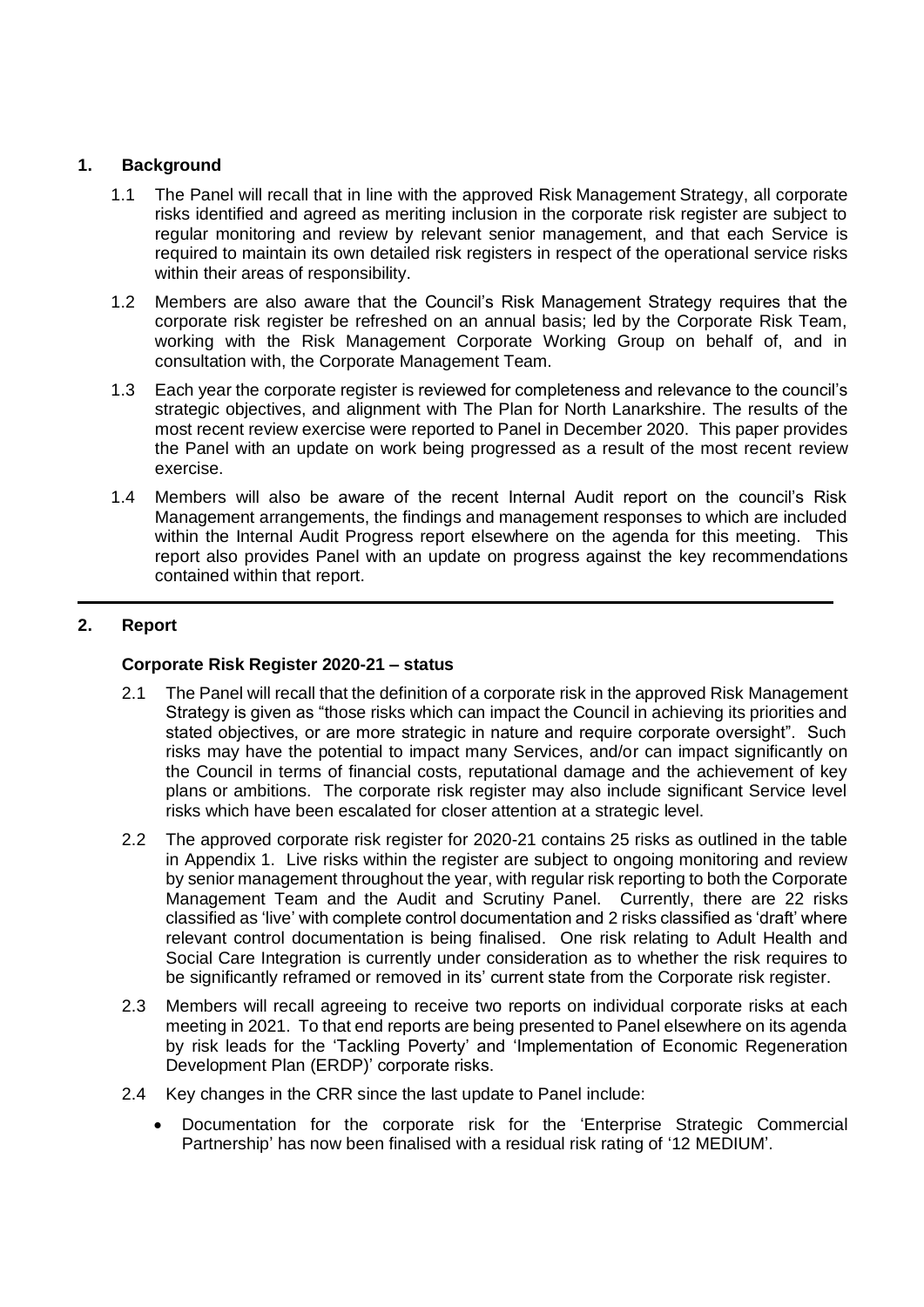- After its most recent review, the risk "Pandemic Illness Covid 19" has reduced in residual risk rating. Originally with a residual score of '25 HIGH', the risk is now rated as '15 HIGH'. Although still a high risk, management's assessment reflects the effectiveness to date of Council's response to the risks associated with the pandemic which has ensured continued delivery of critical services, while mitigating the impact on residents, staff and the reputation of the council. The score also reflects management confidence in the governance arrangements now in place to monitor and respond to challenges on an ongoing basis.
- Following management's recent review of the risk for 1140 Hours, the residual risk rating has reduced to '4-LOW'. It is management's assessment that key deliverables of the project have been substantively delivered or are on track to be delivered within cost, time and quality. This also reflects confidence in contingency arrangements and associated governance arrangements in place to ensure continued progress. As the project nears completion the expectation is that this risk will be removed from the Corporate Risk Register and change to a 'business as usual risk' within the Education and Families' Service risk register.
- 2.5 The Panel will recall that early in the response to the Pandemic, 'Covid specific' versions of several corporate risks were created to enable immediate significant impacts upon existing risks and the council's risk profile to be quickly understood and assessed.
- 2.6 For some risks, it is accepted that Covid has, or is likely, to have longer-term impacts on the context within which the council operates, and so work has begun to merge 'original' and 'Covid' versions, to create single, refreshed risks that reflects the 'new normal'. For example, the 'Information Security & Information Governance' risk is likely to be permanently impacted by the significant shift to home working, and so no longer requires a separate risk with Covid aspects now being folded into the original risk.
- 2.7 Members will recall that the annual formal review/refresh of the CRR for 2020/21 was originally planned to take place in Spring of 2020 but was instead postponed and carried out in October 2020 because of the pandemic. In order to bring the schedule back in line with the normal timetable for the annual reviews, it is proposed that a review of the CRR for 2021/22 be carried out in April 2021 to ensure alignment with *The Plan for North Lanarkshire'* and the revised '*Programme of Work for 2021/22* which is due to be submitted for approved by the Policy and Strategy Committee on 18 March 2021.

#### **Internal Audit report on the Council's risk management arrangements**

- 2.8 Members may recall the recent Internal Audit report on the Council's risk management arrangements, the findings and management responses to which were included within the Internal Audit Progress report submitted to the December 2020 meeting of the Panel. This section of the report highlights the progress being made in the delivery of the management actions agreed with the Corporate Management Team.
- 2.9 The most significant recommendations included:
	- all Service risk registers need to be completed and input to Figtree, ensuring that each identified risk is fully populated with the details required as per the risk register template and in accordance with the Risk Management Strategy;
	- the vacant role of Risk Champion for the Chief Executive's area needs to be filled as a matter of urgency;
	- there is a need to finalise the corporate risk register for the outstanding risks not yet 'live' and to further develop the monitoring, review and challenge of these risks by CMT; and
	- there is a high incidence of individual risks on Service registers not being reviewed by risk owners within the expected timeframe set by the Risk Management Strategy and there is a need to review and improve the monitoring and reporting of risk to Service Management Teams and Elected Members.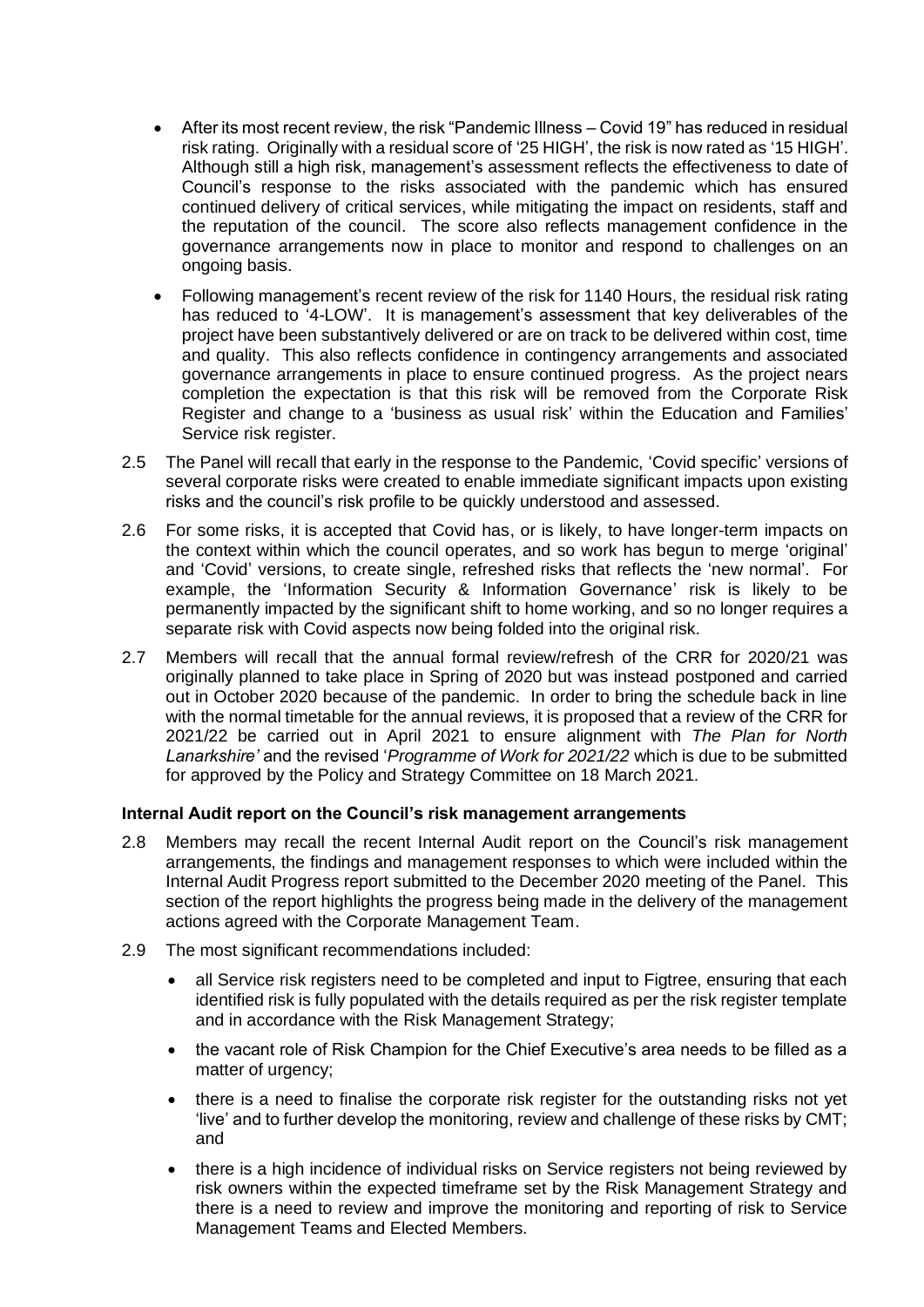- 2.10 In respect of the first recommendation about Service risk registers need to be completed and input to Figtree, good progress has been made with Services providing an update to a recent meeting of the Risk Management Corporate Working Group. We will look to develop and report quantitative and qualitative performance measures in this area to assist monitoring and oversight.
- 2.11 In respect of the second recommendation about the vacant role of Risk Champion for the Chief Executive's area needing to be filled as a matter of urgency, this was discussed and agreed at the Chief Executive's SMT in February and has now been addressed.
- 2.12 In respect of the third recommendation about the need to finalise the detailed documentation in relation to risks on the corporate risk register which were, at that time, not yet 'live', progress has been made with currently, three risks still requiring documentation and scoring to be finalised and signed off by senior management. These are 'Asset Management', 'Administration of Elections' and 'Health & Social Care Integration'. The first two are currently being finalised with relevant Risk Leads/Owners. Work is underway on the 'Health & Social Care Integration' risk to consider whether the risk requires to be reframed or removed from the Corporate Risk Register. The updated position with all three risks will be reported to Panel at its next meeting.
- 2.13 In respect of the fourth recommendation about the high incidence of individual risks on Service registers not being reviewed by risk owners within the expected timeframe set by the Risk Management Strategy and the need to review and improve the monitoring and reporting of risk to Service Management Teams and Elected Members, this has been addressed in a number of ways. We have engaged with Risk Champions and Senior Management to ensure that expectations are clearly understood, and the matter is a standing agenda item at the Risk Management Corporate Working Group. We will now also look to develop and report quantitative and qualitative performance measures in this area to assist monitoring and oversight. Engagement with elected members has also been addressed with a regular series of reports on key corporate risks now agreed.

#### **Risk Management – key objectives for 2021**

- 2.14 Appendix 2 provides a brief overview of progress made addressing the key risk management objectives which were agreed for 2020. In line with lots of other operational plans, the impact of, and need to respond to, the Covid-19 pandemic impacted significantly on the achievement of risk management plans.
- 2.15 The Appendix also sets out key planned risk management objectives and activities which will now be taken forward during 2021. These activities are designed to further embed risk management in the Council's governance arrangements and to drive improvements in the quality and comprehensiveness of relevant arrangements.
- 2.16 Key activities include the development of more robust compliance arrangements and performance measures to better enable senior management and elected members to obtain assurance on the adequacy and effectiveness of risk management arrangements including compliance with key expectations.
- 2.17 Work will also be progressed to ensure that risks and risk management are appropriately reflected in relevant project management guidance and in committee reports.
- 2.18 Attention will also be given to ensuring that staff have access to, and undertake, appropriate risk management training relevant to their roles and that we continue to progress developments in Figtree (the Council's risk management system) to support effective risk management in Services and corporately.

#### **Other developments**

2.19 The Council's risk management arrangements continue to ensure that appropriate consideration is given to risk and risk management at both the Corporate Management and Service Management Teams. The identification and management of risks continues also to be embedded in the Council's resilience arrangements and within the Council's project management arrangements.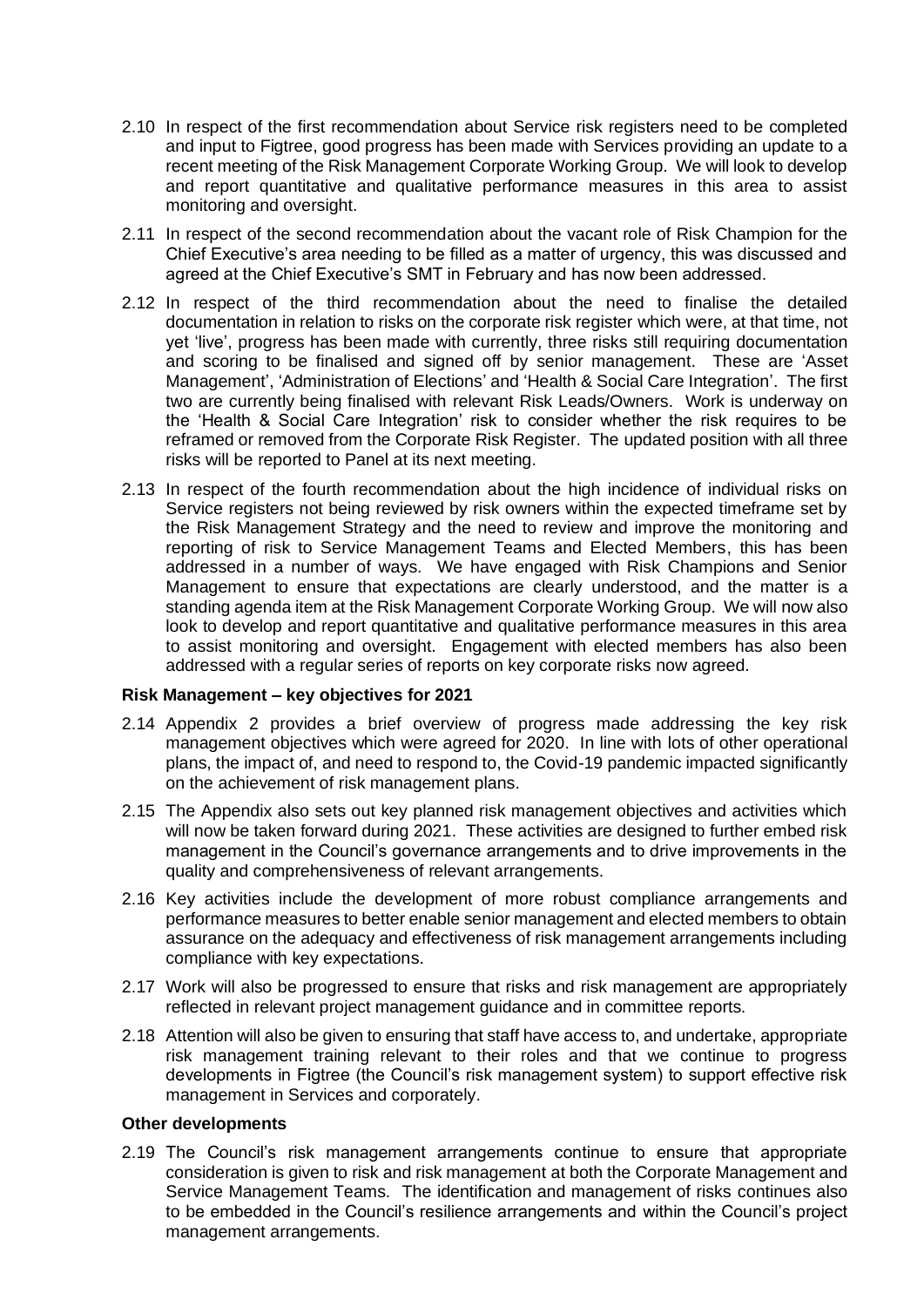- 2.20 Good progress continues to be made on a wide range of other improvement actions which are designed to ensure that the Council can demonstrate mature and effective risk management arrangements.
- 2.21 Significant attention continues to be given to ensuring that staff have appropriate risk management tools and knowledge, proportionate to their roles and responsibilities, which will support the delivery of risk management activities, including on the use of the Council's Figtree risk management system. Currently, this includes a specific focus on further developing skills within the network of Risk Champions and Risk Facilitators across the Council, to ensure they are adequately equipped to support Services in their consideration and management of risk, as well as ensuring managers within those services have a clear understanding of their role and responsibilities in the management of risk.
- 2.22 The corporate risk management team also continues to engage with, and support, several additional workstreams to ensure that risk management is embedded within other key corporate processes including project management, and the Council's wider business planning processes. The team also continues to provide specific targeted additional support to risk management activity within several key corporate projects including the in-sourcing of Cultural and Leisure Services and the Enterprise Strategic Partnership Contract.

#### **3. Equality and diversity**

#### **Fairer Scotland Duty**

There is no requirement to carry out a Fairer Scotland assessment in this instance.

#### **Equality Impact Assessment**

There is no requirement to carry out an equality impact assessment in this instance.

| 4. Implications                                |                                                                                                                                                                                                                                                                                  |
|------------------------------------------------|----------------------------------------------------------------------------------------------------------------------------------------------------------------------------------------------------------------------------------------------------------------------------------|
| <b>Financial impact</b>                        | None identified                                                                                                                                                                                                                                                                  |
| <b>HR/Policy /Legislative</b><br><b>Impact</b> | None identified                                                                                                                                                                                                                                                                  |
| <b>Environmental Impact</b>                    | None identified                                                                                                                                                                                                                                                                  |
| <b>Risk impact</b>                             | Effective oversight of corporate risks will enable CMT and Services<br>to more effectively manage and monitor their risks increasing the<br>likelihood of the Council achieving its ambitions and plans by more<br>effectively mitigating potential threats to planned outcomes. |

#### **5. Measures of success**

- 5.1 The corporate risk management team will continue to report quarterly to CMT and the Audit and Scrutiny Panel providing an overview of the management of the Council's key corporate risks and updating on progress in respect of planned improvements to the Council's risk management arrangements.
- 5.2 The adequacy and effectiveness of the Council's risk management arrangements will be independently reviewed regularly by Internal Audit, who will report directly on the results of that work to the Audit and Scrutiny Panel.
- 5.3 Effective risk management arrangements assist the Council in achieving planned outcomes and/or help the Council mitigate the impacts of adverse events.

#### **6. Supporting Documents**

| <b>Appendix 1</b> | Summary of status of approved Corporate Risk Register for 2020-21                |
|-------------------|----------------------------------------------------------------------------------|
| <b>Appendix 2</b> | 2020 Risk management objectives – status update and proposed objectives for 2021 |

**Ken Adamson, Audit and Risk Manager**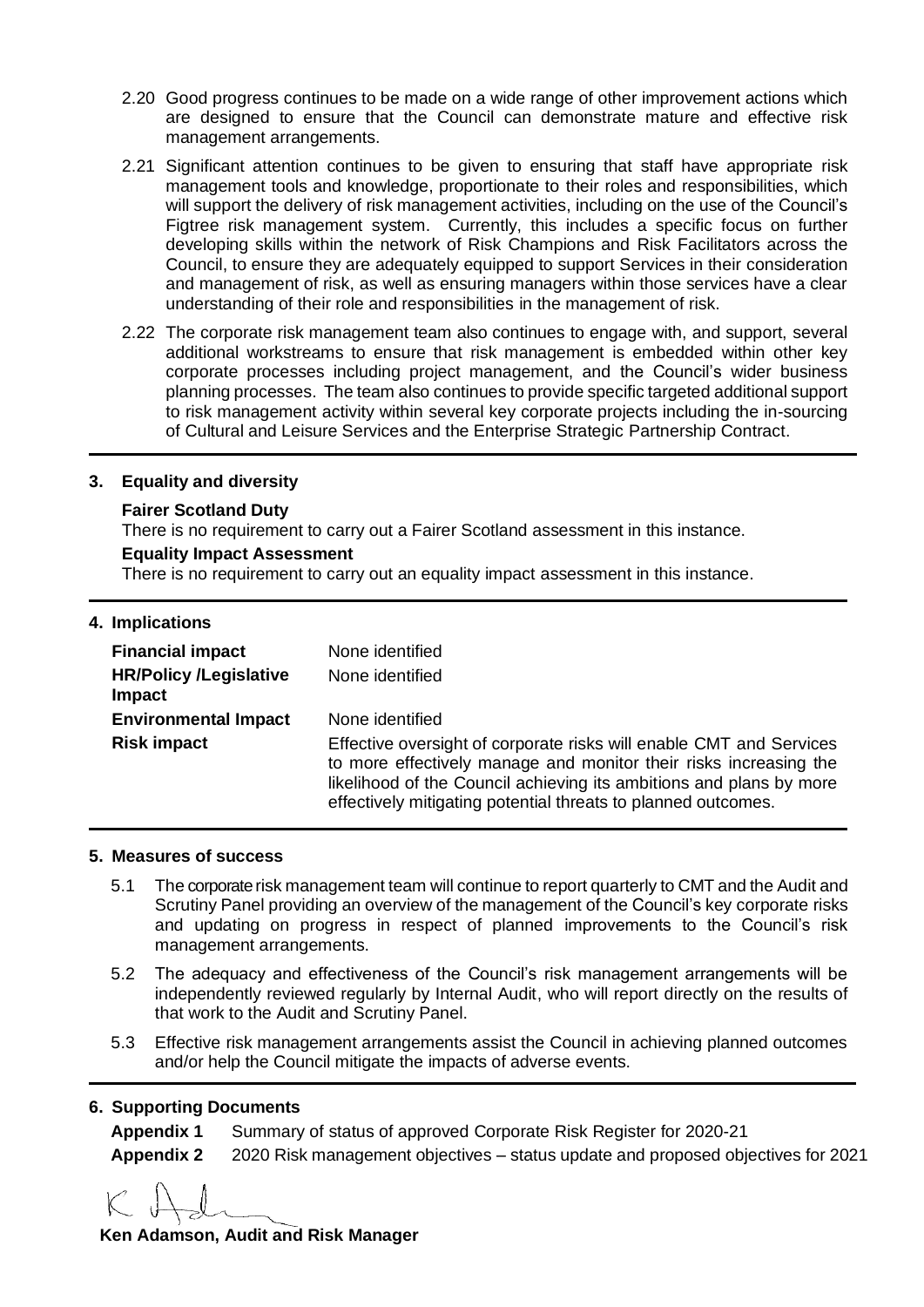| <b>Risk Title</b>                                                   | <b>Current residual risk</b><br>rating |
|---------------------------------------------------------------------|----------------------------------------|
| Information Security & Information Governance<br>1.                 | 20                                     |
| <b>Public Protection</b><br>2.                                      | 20                                     |
| <b>Tackling Poverty</b><br>3.                                       | 20                                     |
| Health & Safety<br>4.                                               | 20                                     |
| UK leaving the EU - short term impacts<br>5.                        | 16                                     |
| <b>Climate Change</b><br>6.                                         | 16                                     |
| <b>Human Resources</b><br>7.                                        | 16                                     |
| ICT operational capability<br>8.                                    | 16                                     |
| Pandemic Illness: Covid-19<br>9.                                    | 15                                     |
| 10. Financial Sustainability                                        | 15                                     |
| 11. Business continuity planning                                    | 15                                     |
| 12. Terrorism                                                       | 15                                     |
| 13. Implementation of Economic Regeneration Development Plan (ERDP) | 15                                     |
| 14. Governance, Leadership and Decision-Making                      | 12                                     |
| 15. Procurement risk                                                | 12                                     |
| 16. Managing strategic change                                       | 12                                     |
| 17. Enterprise Strategic Commercial Partnership                     | 12                                     |
| 18. Digital and IT strategy                                         | 9                                      |
| 19. Serious organised crime, fraud and corruption                   | 9                                      |
| 20. Engagement and consultation                                     | 9                                      |
| 21. Resilience planning                                             | 5                                      |
| 22. 1140 Hours                                                      | $\overline{4}$                         |
| 23. Asset management                                                | Being finalised                        |
| 24. Health and social care integration                              | Under consideration                    |
| 25. NEW RISK - Administration of Elections                          | <b>Being finalised</b>                 |

#### **Appendix 1 Corporate risk register 2020-21 - summary of status**

Risks in relation to asset management (23) and the administration of elections (25) have recently been reviewed and/or updated; relevant control documentation is still being finalised and/or is awaiting signoff.

The risk relating to Adult Health and Social Care Integration (24) is currently under consideration following the recent publication of the Independent Review of Adult Social Care as to whether the risk requires to be significantly reframed or removed in its' current state from the Corporate risk register.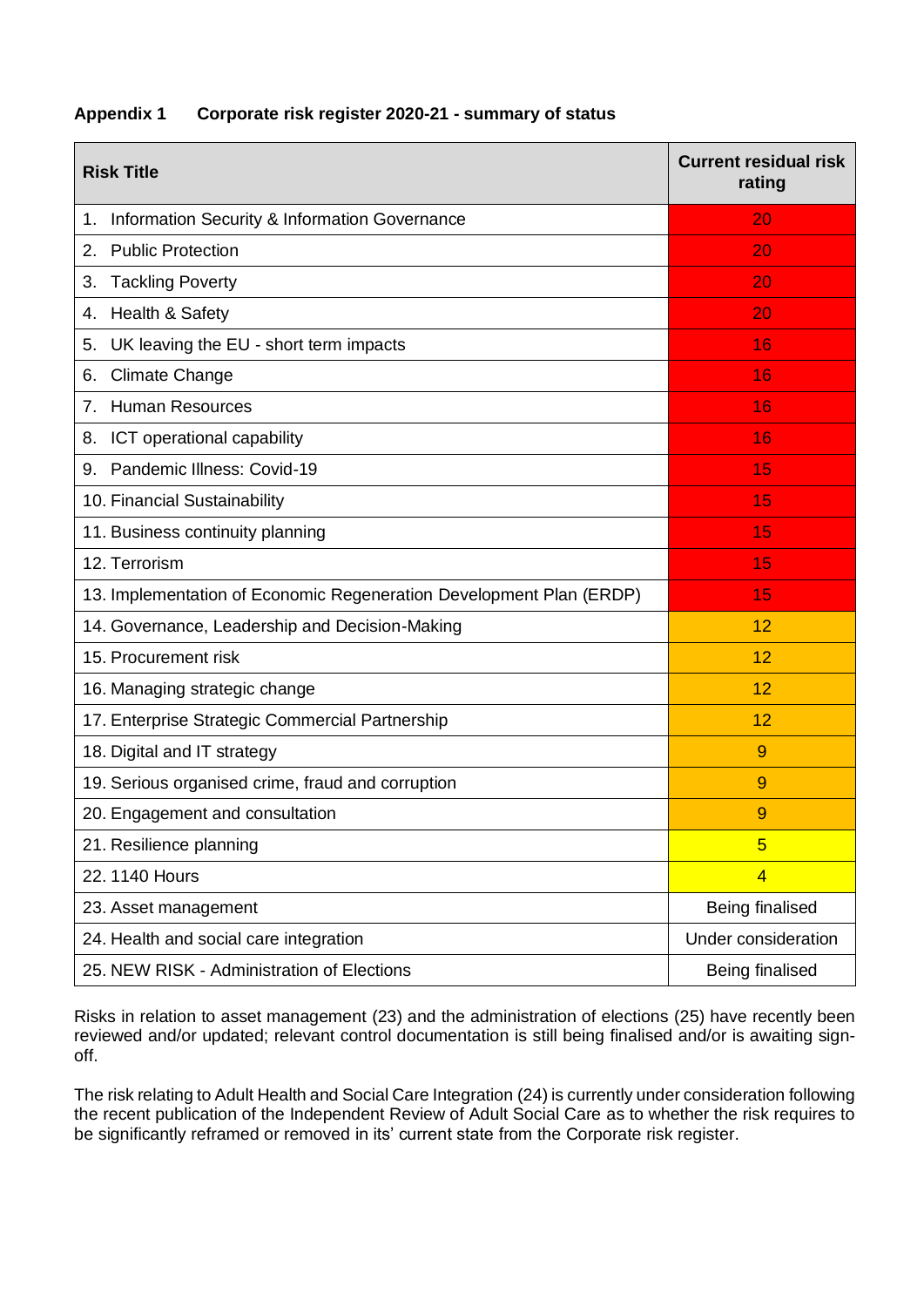## **Appendix 2 - 2020 Risk management objectives – status update and proposed objectives for 2021**

| 2020 Objective |                                                                                                                                                                                        | What does success look<br>like?                                                                                                                                                                                                                                                                              | <b>Planned actions</b>                                                                                                                                                                                                                                                                                                                                                                    | <b>Status at Feb 2021</b>                                                                                                                                                                                                                                                                                                                                     | <b>Objective for 2021</b>                                                                                                                                                                                                                                                                                                                                                                                                                                                                                                                                           |
|----------------|----------------------------------------------------------------------------------------------------------------------------------------------------------------------------------------|--------------------------------------------------------------------------------------------------------------------------------------------------------------------------------------------------------------------------------------------------------------------------------------------------------------|-------------------------------------------------------------------------------------------------------------------------------------------------------------------------------------------------------------------------------------------------------------------------------------------------------------------------------------------------------------------------------------------|---------------------------------------------------------------------------------------------------------------------------------------------------------------------------------------------------------------------------------------------------------------------------------------------------------------------------------------------------------------|---------------------------------------------------------------------------------------------------------------------------------------------------------------------------------------------------------------------------------------------------------------------------------------------------------------------------------------------------------------------------------------------------------------------------------------------------------------------------------------------------------------------------------------------------------------------|
|                | Further<br>develop<br>arrangements<br>for<br>regular reporting on key<br>corporate risks to CMT<br>and Audit and Scrutiny<br>Panel.                                                    | Regular and timely reports to<br>stakeholders<br>key<br>with<br>information<br>updated<br>on<br>assessment of key corporate<br>risks.<br>CMT discussions on key<br>corporate risks to include<br>consideration<br>greater<br>ot<br>of risks<br>monitoring<br>and<br>progress of relevant planned<br>actions. | Information on key corporate risks to<br>be generated from Figtree.<br>Audit and Risk Manager to facilitate<br>consideration by CMT of key<br>corporate risks.<br>CMT to review corporate risk<br>register following approval of PoW in<br>March 2020 and reflect on relevant<br>issues arising the Strategic Self<br>Evaluation<br>Programme<br>and<br>Strategic Performance Frameworks. | Deep dive reports can now be<br>produced from Figtree for<br>both corporate and service<br>risks.<br>Monthly reports to CMT on<br>one corporate risk per month<br>now in place.<br>Annual risk review exercise<br>was completed October 2020.                                                                                                                 | CMT to review corporate risk register<br>following approval of PoW3 in March<br>2021 and reflect on issues arising the<br>2020-21 Strategic Self Evaluation,<br>Strategic Governance and Strategic<br>Performance Frameworks.                                                                                                                                                                                                                                                                                                                                       |
| $\overline{2}$ | Work more closely with<br>Services<br>those<br>with<br>'less advanced'<br>risk<br>management<br>arrangements<br>to<br>relevant<br>improve<br>within<br>arrangements<br>those Services. | Risk registers widely in place<br>and subject to regular review<br>in all Service areas.<br>Evidence<br>of<br>regular<br>consideration of key Service<br>risks at SMT level.                                                                                                                                 | Compliance checks on adequacy<br>and quality of risk registers and<br>consideration of risk management<br>within Services.                                                                                                                                                                                                                                                                | Significant progress has been<br>made in 2020 in all Services,<br>including those that were less<br>well developed.<br><b>Risk</b><br>registers are now widely in<br>place and subject to regular<br>review in all Service areas,<br>although<br>the<br>comprehensiveness<br>and<br>quality of risk registers still<br>varies within and between<br>Services. | Further work is required to further<br>improve risk registers and to develop<br>performance<br>relevant<br>measures<br>which will provide a clearer view for<br>senior management of 'performance'<br>and 'compliance' against key risk<br>management expectations.<br>Consideration will be given to<br>developing a risk management<br>compliance strategy to enable better<br>assessment of the adequacy and<br>risk registers<br>quality of<br>and<br>consideration of risk management<br>within Services, as well as other RM<br>objectives within this table. |
| 3              | Formalise<br>a<br>more<br>consistent approach to<br>the consideration of risk<br>in Committee decision-<br>making process.                                                             | Committee<br>reports<br>identify<br>consistently<br>and<br>assess relevant key risks and<br>provide sufficient assurance<br>to elected members on how<br>relevant risks are being, or<br>will be, managed.                                                                                                   | Revised guidance developed and<br>issued on use of 'Risk implications'<br>sections of Committee reports and<br>guidance is widely adopted.                                                                                                                                                                                                                                                | Guidance for dealing with risk<br>in committee reports agreed<br>at CMT and published on<br>This will be<br>Connect.<br>publicised as part of the<br>launch of improved report<br>writing guidance included as<br>part of PoW3.                                                                                                                               | An approach to checking a sample of<br>committee reports to enable oversight<br>of the extent of adoption of the<br>published guidance will form part of<br>the risk management compliance<br>strategy (as at 2 above).                                                                                                                                                                                                                                                                                                                                             |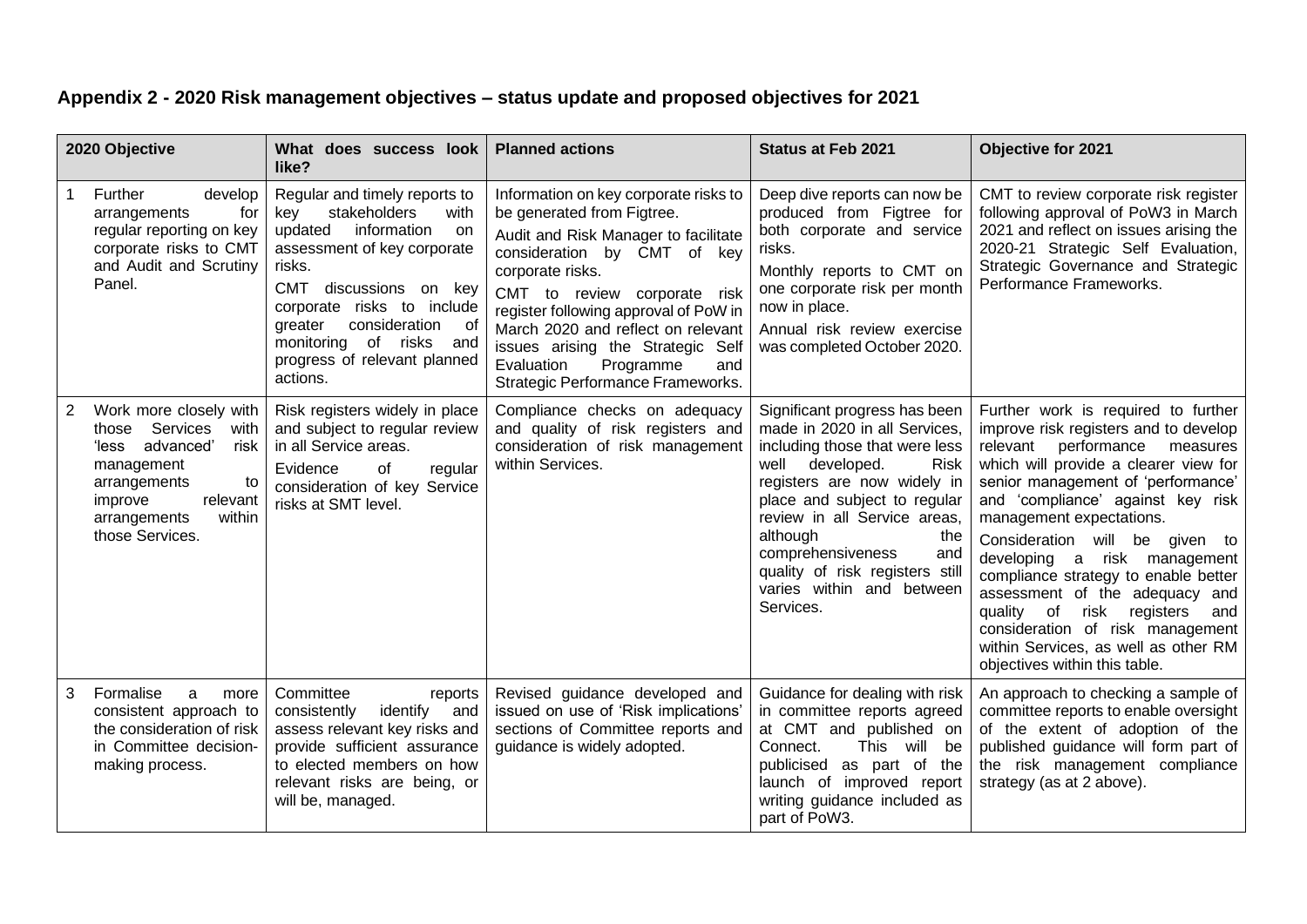### **Appendix 2 - 2020 Risk management objectives – status update and proposed objectives for 2021 (continued)**

| 2020 Objective |                                                                                                                                                                | What does success look<br>like?                                                                                                                                                                                                                                                        | <b>Planned actions</b>                                                                                                                                                                                            | <b>Status at Feb 2021</b>                                                                                                                                                                                                                                                                                                                                                                             | <b>Objective for 2021</b>                                                                                                                                                                                                                                                                                                      |
|----------------|----------------------------------------------------------------------------------------------------------------------------------------------------------------|----------------------------------------------------------------------------------------------------------------------------------------------------------------------------------------------------------------------------------------------------------------------------------------|-------------------------------------------------------------------------------------------------------------------------------------------------------------------------------------------------------------------|-------------------------------------------------------------------------------------------------------------------------------------------------------------------------------------------------------------------------------------------------------------------------------------------------------------------------------------------------------------------------------------------------------|--------------------------------------------------------------------------------------------------------------------------------------------------------------------------------------------------------------------------------------------------------------------------------------------------------------------------------|
| 4              | Further embed use of<br>the<br>Figtree<br>across<br>Council.                                                                                                   | Figtree actively used by all<br>Services to hold, monitor and<br>risk<br>review<br>register<br>information.                                                                                                                                                                            | Remap<br>Figtree<br>to<br>new<br>organisational structures.<br>Develop<br>improved<br>automated<br>reporting and suite of standard<br>reports.<br>Compliance checks on adequacy<br>and quality of risk registers. | Remapping<br>nearing<br>completion,<br>Figtree<br>almost<br>aligned<br>to<br>current<br>organisational structures and<br>approach is better understood<br>which will help us to keep<br>pace with future structure and<br>staffing changes.                                                                                                                                                           | Ensure ongoing alignment of Figtree<br>with organisational structures.<br>Continue to develop and encourage<br>use of automated reporting and suite<br>of standard reports.<br>Compliance checks on adequacy and<br>quality of risk registers will form part of<br>the risk management compliance<br>strategy (as at 2 above). |
| 5.             | refresh<br>Review,<br>(as<br>appropriate) and rollout<br>training<br>risk<br>on<br>management to ensure<br>it continues to meet the<br>Council's requirements. | High level of awareness (as<br>appropriate to staff roles)<br>about<br>and<br>risk<br>risk<br>management.<br>All staff (across all Services,<br>but with a particular focus on<br>Education and Families) with<br>specific 'risk roles' have<br>undertaken<br>appropriate<br>training. | Refresh introductory training module<br>and re-launch.<br>Create advanced training module.<br>development<br>Periodic<br>updates<br>and/or sessions made available to<br>wider risk network.                      | Introductory module<br>was<br>refreshed and relaunched in<br>new Learn NL platform.<br>Advanced training module to<br>be completed.<br>Risk Network development<br>training being developed.<br>Training sessions have been<br>wider<br>delivered<br>to<br>management teams including<br>Social Care, Education and<br><b>Families, Financial Solutions</b><br>and Legal and Democratic<br>Solutions. | Create and implement advanced<br>training module.<br>Finalised and deliver risk network<br>development/training content.<br>Continue to deliver risk awareness<br>training to management teams with<br>specific focus on staff across<br><b>Enterprise and Communities.</b>                                                    |
| 6.             | <b>Risk</b><br>Management<br>Strategy submitted to<br>March 2020 Policy and<br>Strategy Committee for<br>approval<br>and<br>subsequent roll-out.               | Comprehensive<br>risk<br>management<br>strategy<br>in<br>place and being effectively<br>implemented.                                                                                                                                                                                   | Revised risk management strategy<br>approved and rolled-out.<br>Compliance<br>checks<br>as<br>per<br>Objectives 2, 4 and 7 to provide<br>assurance on implementation of<br>revised strategy.                      | Risk management strategy<br>was approved and rolled out.                                                                                                                                                                                                                                                                                                                                              | Management Strategy<br>Risk<br>was<br>approved and rolled out. Is due for<br>review again December 2021 which<br>will be progressed through RMCWG<br>and CMT.<br>Build implementation of revised<br>into risk<br>strategy<br>management<br>compliance strategy (as at 2 above).                                                |